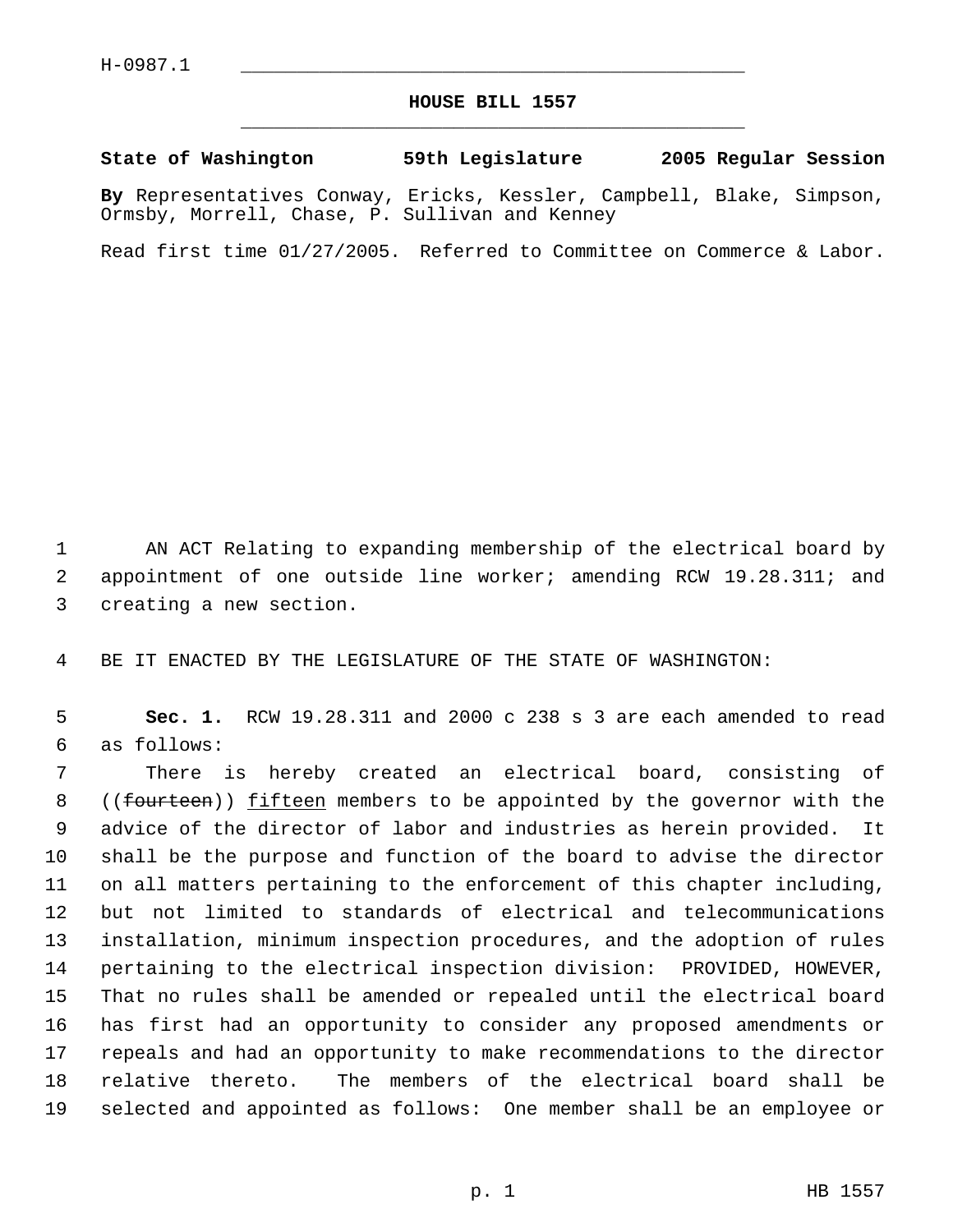officer of a corporation or public agency generating or distributing electric power; one member must be an employee or officer of a facilities-based telecommunications service provider regulated by the Washington state utilities and transportation commission; three members shall be licensed electrical contractors: PROVIDED, That one of these members may be a representative of a trade association in the electrical industry; one member shall be a licensed telecommunications contractor; one member shall be an employee, or officer, or representative of a corporation or firm engaged in the business of manufacturing or distributing electrical and telecommunications materials, equipment, or devices; one member shall be a person with knowledge of the electrical industry, not related to the electrical industry, to represent the public; three members shall be certified electricians; one member shall be a telecommunications worker; one member shall be a licensed professional electrical engineer qualified to do business in the state of Washington and designated as a 17 registered communications distribution designer; one member shall be an 18 outside line worker; and one nonvoting member must be a building official from an incorporated city or town with an electrical inspection program established under RCW 19.28.141. The regular term of each member shall be four years: PROVIDED, HOWEVER, The original board shall be appointed on June 9, 1988, for the following terms: The first term of the member representing a corporation or public agency generating or distributing electric power shall serve four years; two members representing licensed electrical contractors shall serve three years; the member representing a manufacturer or distributor of electrical equipment or devices shall serve three years; the member representing the public and one member representing licensed electrical contractors shall serve two years; the three members selected as certified electricians shall serve for terms of one, two, and three years, respectively; the member selected as the licensed professional electrical engineer shall serve for one year. In appointing the original board, the governor shall give due consideration to the value of continuity in membership from predecessor boards. Thereafter, the governor shall appoint or reappoint board members for terms of four years and to fill vacancies created by the completion of the terms of the original members. When new positions are created, the governor may appoint the initial members to the new positions to staggered terms of